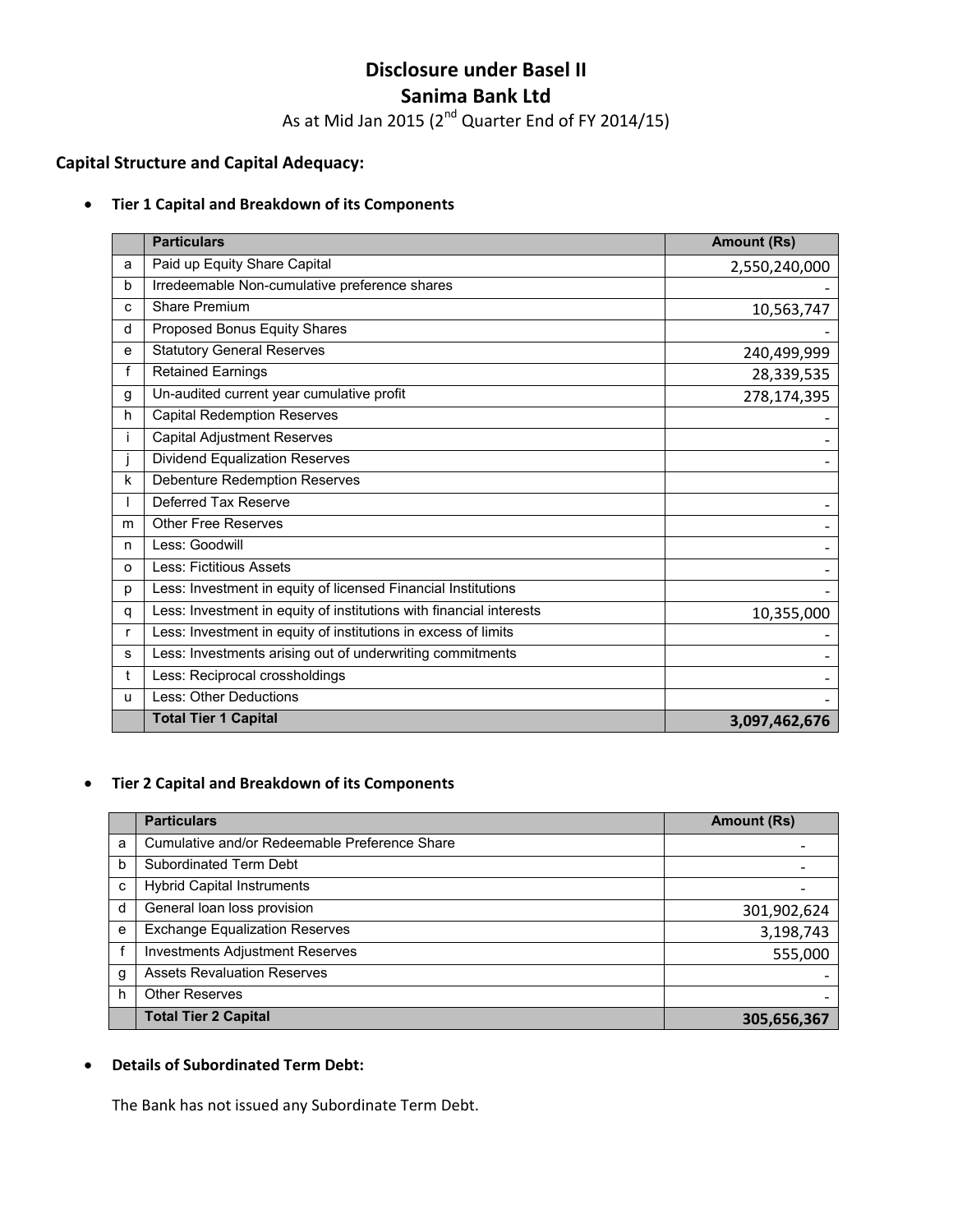## • **Deductions from Capital:**

The Bank has invested Rs 10,355,000/‐ in Sanima Hydro Power, Sanima Insurance and Sanima Foundation, which the bank has deducted from its core capital.

• **Total Qualifying Capital:** 

| <b>Particulars</b>             | <b>Amount (Rs)</b> |
|--------------------------------|--------------------|
| Core Capital (Tier 1)          | 3,097,462,676      |
| Supplementary Capital (Tier 2) | 305,656,367        |
| <b>Total Capital Fund</b>      | 3,403,119,043      |

# • **Capital Adequacy Ratio: 11.03%**

#### **Risk Exposures:**

• **Risk weighted exposures for credit Risk, Market Risk and Operational Risk:** 

| <b>RISK WEIGHTED EXPOSURES</b>                                        | <b>Amount (Rs)</b> |
|-----------------------------------------------------------------------|--------------------|
| Risk Weighted Exposure for Credit Risk                                | 28,410,865,326     |
| Risk Weighted Exposure for Operational Risk                           | 1,179,750,998      |
| Risk Weighted Exposure for Market Risk                                | 429,282,259        |
| Total Risk Weighted Exposures (Before Bank's adjustment of Pillar II) | 30,019,898,583     |

## • **Risk Weighted exposures under each 11 categories of Credit Risk:**

| S.N.           | <b>Categories</b>                                              | <b>Amount (Rs)</b> |
|----------------|----------------------------------------------------------------|--------------------|
|                | <b>Claims on Government and Central Bank</b>                   |                    |
| $\overline{2}$ | <b>Claims on Other Financial Entities</b>                      |                    |
| 3              | <b>Claims on Banks</b>                                         | 607,232,638        |
| 4              | Claims on Domestic Corporate and Securities Firms              | 14,391,662,460     |
| 5              | Claims on Regulatory Retail Portfolio & Other Retail Portfolio | 5,352,694,040      |
| 6              | Claims secured by residential properties                       | 882,641,503        |
| 7              | Claims secured by Commercial real estate                       | 450,759,381        |
| 8              | Past due claims                                                | 31,748,325         |
| 9              | High Risk claims                                               | 2,830,342,036      |
| 10             | <b>Other Assets</b>                                            | 1,349,449,861      |
| 11             | Off Balance Sheet Items                                        | 2,514,335,082      |
| Total          |                                                                | 28,410,865,326     |

## • **Total Risk Weight Exposures calculation Table:**

| <b>RISK WEIGHTED EXPOSURES</b>                                            | <b>Amount (Rs)</b> |
|---------------------------------------------------------------------------|--------------------|
| Risk Weighted Exposure for Credit Risk                                    | 28,410,865,326     |
| Risk Weighted Exposure for Operational Risk                               | 1,179,750,998      |
| Risk Weighted Exposure for Market Risk                                    | 429,282,259        |
| Add: 2% of the total RWE add by Supervisory Review                        | 600,397,972        |
| Add: RWE equivalent to reciprocal of capital charge of 2% of Gross Income | 220,200,000        |
| Total Risk Weighted Exposures (After Bank's adjustment of Pillar II)      | 30,840,496,555     |
| <b>Total Core Capital</b>                                                 | 3,097,462,676      |
| <b>Total Capital</b>                                                      | 3,403,119,043      |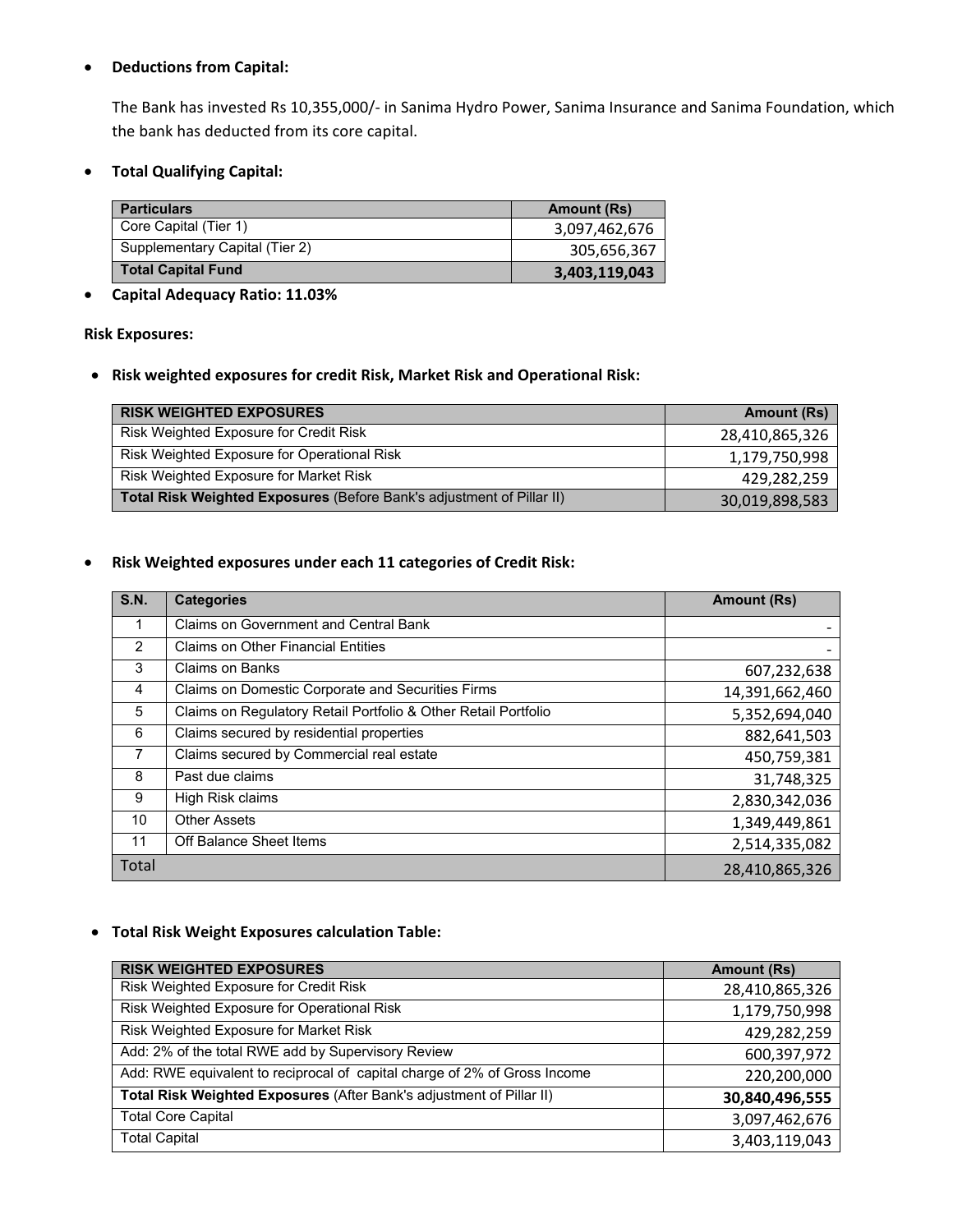• **Amount of Non‐Performing Assets(both Gross and Net):** 

| <b>Particulars</b> | <b>Gross Amount (Rs)</b> | <b>Loan Loss</b><br><b>Provision (Rs)</b> | <b>Net NPL</b><br>(Rs) |
|--------------------|--------------------------|-------------------------------------------|------------------------|
| Restructured       | $\overline{\phantom{0}}$ |                                           |                        |
| Sub-Standard       | 6,064,974                | 1,516,244                                 | 4,548,731              |
| Doubtful           | 2,279,067                | 1,139,533                                 | 1,139,533              |
| Loss               | 3,043,101                | 3,043,101                                 |                        |
| <b>Total</b>       | 11,387,142               | 5,698,878                                 | 5,688,264              |

#### • **NPA Ratios:**

| <b>NPA Ratios</b>           | (%)          |
|-----------------------------|--------------|
| Gross NPA to Gross Advances | 0.04         |
| Net NPA to Net Advances     | <u>በ በ</u> 2 |

# • **Movement in Non Performing Assets:**

| <b>Particulars</b>              |                   |                                        |            |
|---------------------------------|-------------------|----------------------------------------|------------|
|                                 | This Quarter (Rs) | <b>Previous</b><br><b>Quarter (Rs)</b> | Change (%) |
| Non Performing Assets (Volumes) | 11.387.142        | 11,897,813                             | $-4.29%$   |
| Non Performing Assets (%)       | 0.04              | 0.05                                   | $-20.00\%$ |

#### • **Write off Loans and Interest Suspense:**

| <b>Particulars</b>               | Amount |
|----------------------------------|--------|
| Write off loans during the year  |        |
| Write off Interest Suspense year | -      |
| Total                            |        |

# • **Movement in Loan Loss Provision and Interest Suspense**

| <b>Particulars</b>          |                   | <b>Previous</b>    |            |
|-----------------------------|-------------------|--------------------|------------|
|                             | This Quarter (Rs) | <b>Quarter(Rs)</b> | Change (%) |
| Loan Loss Provision (Total) | 308,106,115       | 276,324,496        | 11.50%     |
| Interest Suspense           | 53,853,758        | 61,029,117         | -11.76%    |

# • **Details of Additional Loan Loss Provision during the year:**

| <b>Particulars</b> | Amount (Rs)              |
|--------------------|--------------------------|
| Pass               | 55,858,438               |
| Restructured       | $\overline{\phantom{0}}$ |
| Sub-Standard       | 1,516,244                |
| Doubtful           | 1,139,533                |
| Loss               | 1,809,394                |
| <b>Total</b>       | 60,323,609               |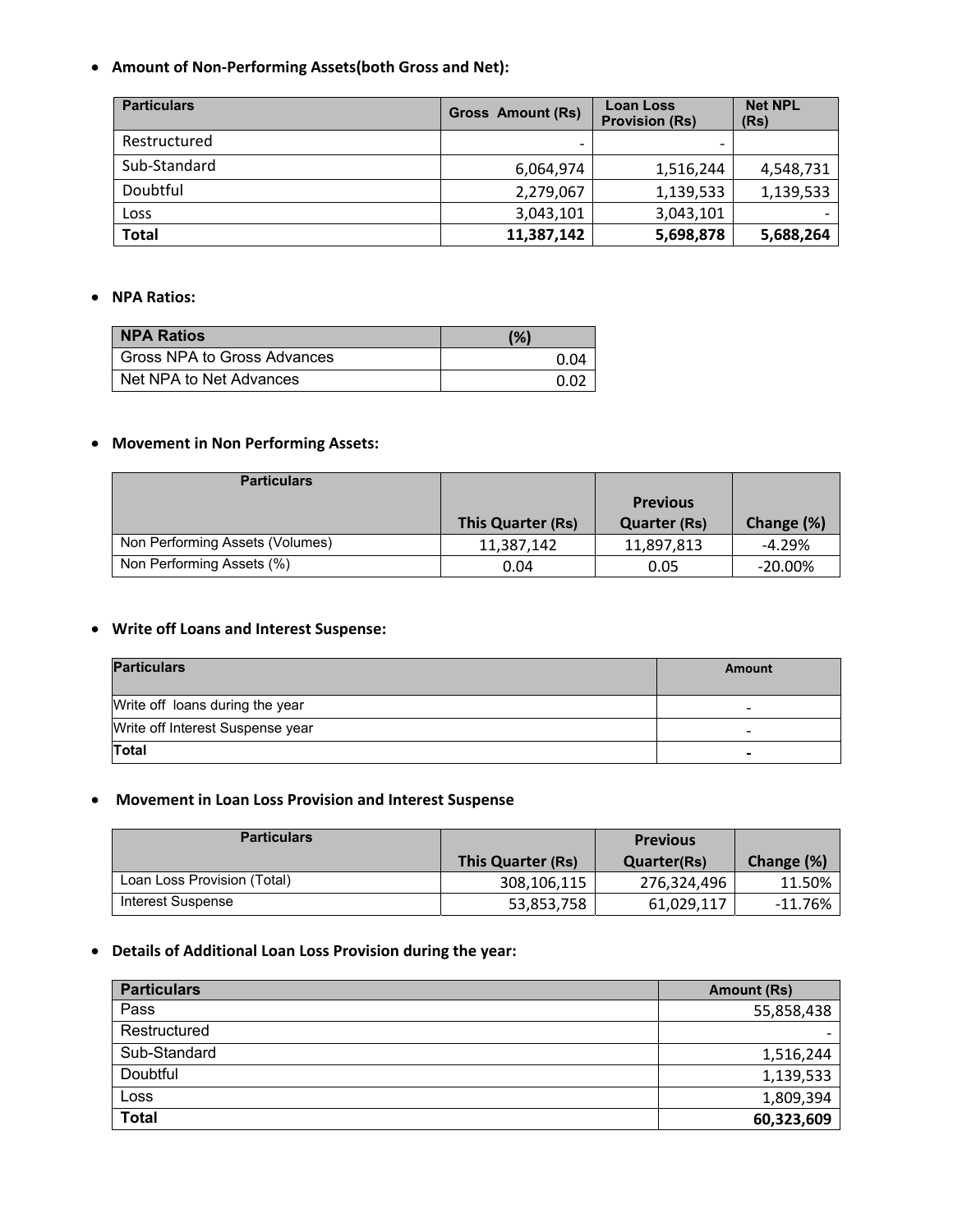## • **Segregation of Investment Portfolio:**

| <b>Particulars</b>      | Amount (Rs)   |
|-------------------------|---------------|
| Held for Trading        | 29,642,962    |
| Held to Maturity        | 4,015,890,033 |
| Available for sale      | 12,657,600    |
| <b>Total Investment</b> | 4,058,190,594 |

#### **Risk Management Function**

## **Appointment of CRO**

Chief Risk Officer (CRO), along with his team, is responsible for overall risk management of the bank which includes managing, assessing, identifying, monitoring and reducing pertinent global, macro and micro-economic level business risks that could interfere with Banks objective and goals and whether the Bank is in substantial compliance with its internal operating policies and other applicable regulations and procedures, external, legal, regulatory or contractual requirements on a continuous basis. Further, CRO ensures integration of all major risk in capital assessment process.

## **Credit Risk Management Committee (CRMC)**

Board level CRMC has been set up under NRB Directive for ensuring/reviewing bank's risk appetite are in line with the policies and CRO acts as member secretary. CRO closely monitors and report on credit related risks in ALCO & RMC meeting.

## **Operational Risk**

Board and senior management of the bank places high priority on effective operational risk management and adherence to sound operating controls.

- Policies/Guidelines explicitly supports the identification, assessment, control and reporting of key risks.
- Emphasizes on dual controls,
- Effective monitoring and internal reporting,
- Contingency and business continuity plans,
- High standards of ethics and integrity,
- Commitment to good corporate governance and
- Segregation of duties and clear lines of management responsibility, accountability and reporting.

#### **Market Risk**

Sanima has Market Risk Management Policy developed in line with Risk Management Guidelines issued by NRB to assess and actively manage all material market risks, wherever they arise throughout the bank and a capital charge is provided for such risks. Stress testing technique also covers the capital requirement on market shock. Foreign Currency peak position, interest rate risk, stock position is discussed in ALCO meetings on monthly basis.

For interest risk management, appropriate assets and liability mismatch (GAP analysis) is measured as per policy so as to minimize sudden fall in NII. Investments in stock are revalued at the end of every